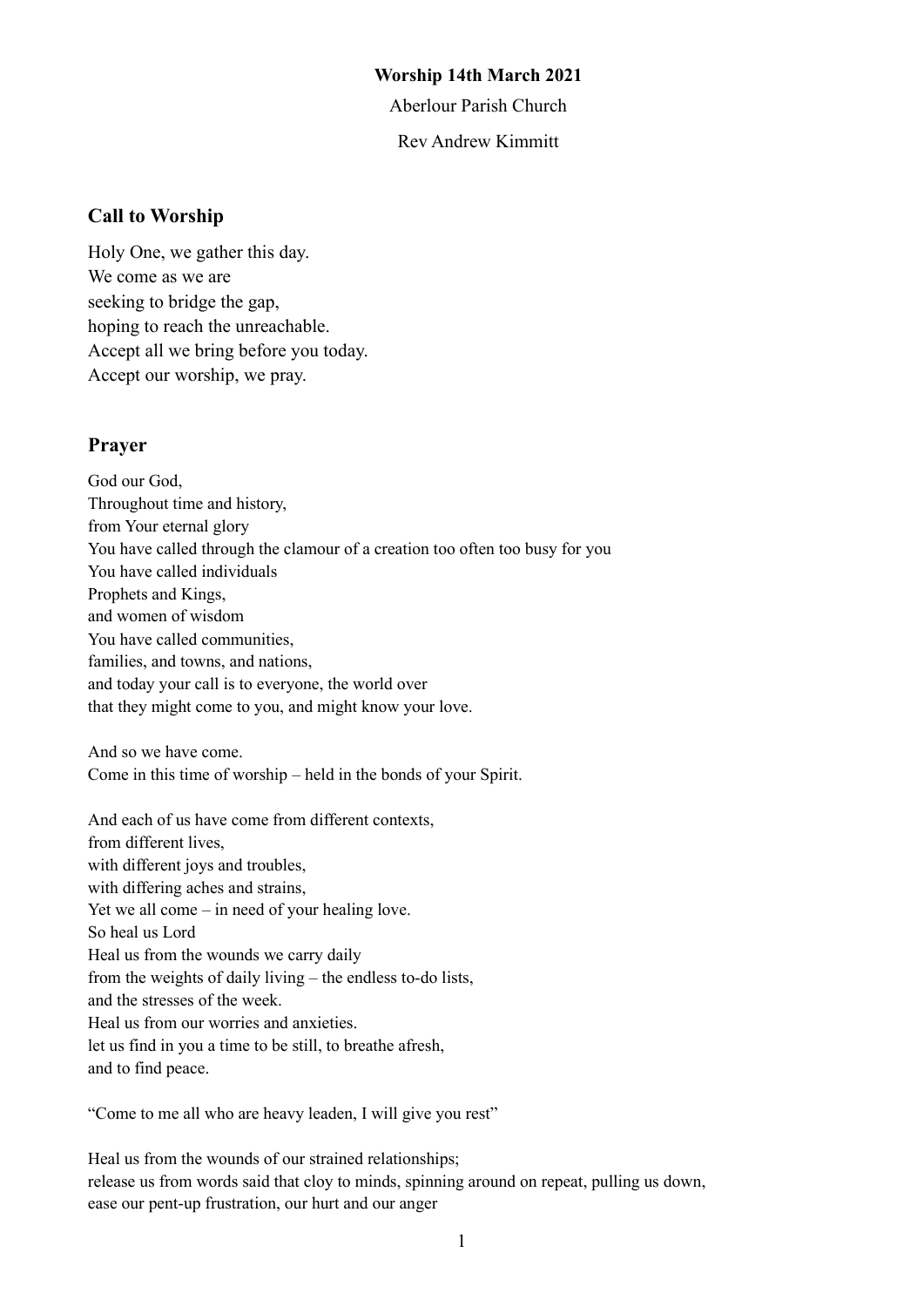it is weight we need carry no longer| and is a risk only to ourselves, and those to whom it might spill out, misdirected break bonds of hate and apathy, replace them with relationships definted by love. "Come to me all who are heavy laden, I will you rest" Heal us from the wounds of our sin, When we ought to have lived as those worthy to be called your children, we confess we have not. In the process, we have hurt others, or neglected to love fully, and we have hurt ourselves, and failed to see ourselves with the love you show us. Heal us, that we might grow in your love, that we might be made in nearer likeness to Christ, that we might be claimed as your redeemed children.

"Come to me all who are heavy laden, I will you rest"

So we pray, asking your Spirit will be with us as we worship together,

that our days might be blessed, and we know more deeply Christ who taught us all to pray together saying:

Our Father who art in heaven,

Hallowed be thy name,

Thy kingdom come, thy will be done on earth as it is heaven,

Give us this day our daily bread,

and forgive us our debts as we forgive our debtors,

and lead us not into temptation,

but deliver us from evil,

for thine is the Kingdom, the power and the glory, forever. Amen.

# **Hymn**

PSALM 139

- 1 O God, you search me and you know me. All my thoughts lie open to your gaze. When I walk or lie down you are before me : ever the maker and keeper of my days.
- 2 You know my resting and my rising. You discern my purpose from afar, and with love everlasting you besiege me : in every moment of life or death, you are.
- 3 Before a word is on my tongue, Lord, you have known its meaning through and through. You are with me beyond my understanding : God of my present, my past and future, too.
- 4 Although your Spirit is upon me, still I search for shelter from your light. There is nowhere on earth I can escape you : even the darkness is radiant in your sight.
- 5 For you created me and shaped me, gave me life within my mother's womb. For the wonder of who I am, I praise you : safe in your hands, all creation is made new.

from Psalm 139 Bernadette Farrell (*b.*1957)

Words and Music: © 1992 Bernadette Farrell. Published by, OCP CCLI Licence No. 649173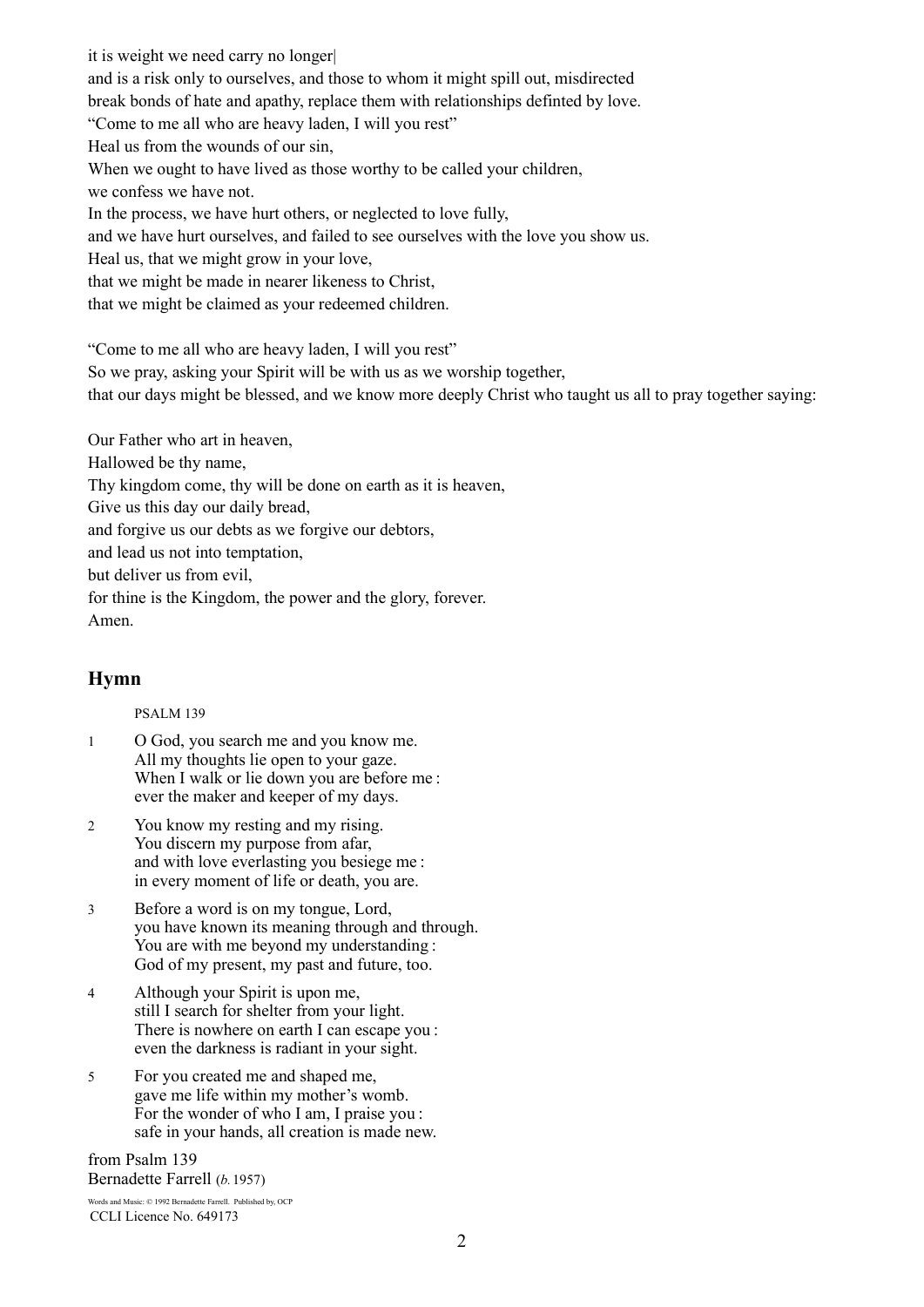# **Reading – Luke 16:19-31**

 $16<sup>19</sup>$  There was a rich man who was dressed in purple and fine linen and who feasted sumptuously every day. <sup>20</sup>And at his gate lay a poor man named Lazarus, covered with sores, <sup>21</sup>who longed to satisfy his hunger with what fell from the rich man's table; even the dogs would come and lick his sores. <sup>22</sup>The poor man died and was carried away by the angels to be with Abraham. The rich man also died and was buried.

 $^{23}$ In Hades, where he was being tormented, he looked up and saw Abraham far away with Lazarus by his side. <sup>24</sup>He called out, 'Father Abraham, have mercy on me, and send Lazarus to dip the tip of his finger in water and cool my tongue; for I am in agony in these flames.'

<sup>25</sup>But Abraham said, 'Child, remember that during your lifetime you received your good things, and Lazarus in like manner evil things; but now he is comforted here, and you are in agony. <sup>26</sup>Besides all this, between you and us a great chasm has been fixed, so that those who might want to pass from here to you cannot do so, and no one can cross from there to us.'

<sup>27</sup>He said, 'Then, father, I beg you to send him to my father's house— <sup>28</sup>for I have five brothers—that he may warn them, so that they will not also come into this place of torment.' <sup>29</sup>Abraham replied, 'They have Moses' and the prophets; they should listen to them.' <sup>30</sup>He said, 'No, father Abraham; but if someone goes to them from the dead, they will repent.' <sup>31</sup>He said to him, 'If they do not listen to Moses and the prophets, neither will they be convinced even if someone rises from the dead."

# **Reflection (1)**

As we continue our journey through Luke's gospel, we've come to what we might call a 'difficult' passage. This is sort of passage that gives preachers an anxiety about how to approach it in reflections and sermons.

And that's partly because, as a story of Jesus's, it is almost surreal in the images it paints, the themes it touches upon, the questions it appears to raise. And it's also partly because what it's really about, underneath it all, is money. And who really likes thinking and talking about money?

Yet this passage comes from a chapter that is all about money, and all about right relationship with money. Just before this passage we have the parable of the unjust steward, with Jesus' famous conclusion: "No one can serve two masters. Either you will hate the one and love the other, or you will be devoted to the one and despise the other. You cannot serve both God and money."

And so then we get this story of the rich man and Lazarus the beggar.

In my reflections on this story I came across a sermon from 1955, on this passage, preached by Dr Martin Luther King Jnr. I've linked to it on the website and facebook posts of this worship service, and to be honest, if you wanted to just stop watching or listening here and read Martin Luther King's sermon instead I'd be delighted. Really. Go for it, and do it now if you want!

But assuming you've stayed, I'll summarise some of the thinks Martin Luther King preached about this passage.

First, he points out that– despite its apparent setting – "we must not take this story as a theology of the after life. It is not a travel guide to the next world. Its symbols are symbols and not literal fact. He points out that Jesus often referred to the Hereafter as a reality, but never sought to give detailed descriptions of it – and that if we try to fashion a theology of the afterlife from Jesus' word we attempt to make what has been given to us as mystery (for how could we understand the conditions of eternal life?) and make of it a cheap human idol. "If we seek to describe the furniture of heaven and the temperature of hell, we take the mystery out of religion and incarcerate it in the walls of an illogical logic".

I think that's an important point to make. So instead, let's get the picture of the story clear in our minds.

There are two main characters, and they occupy two main scenes.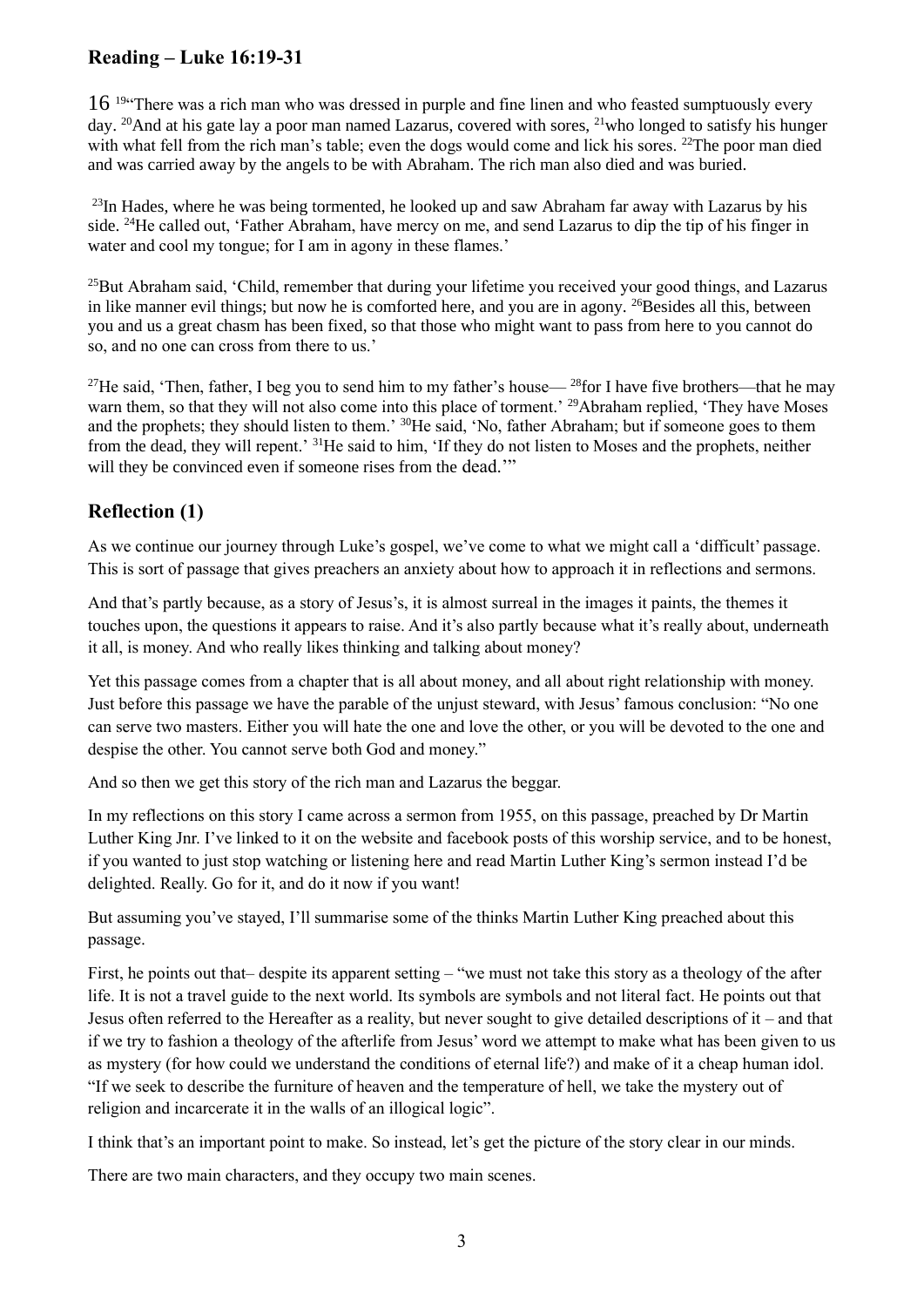IN the first scene we're introduced to the characters in this world. There's the rich man, who dresses in the finest clothes. We're told he wears purple – which is, in those times, an astonishingly expensive dye. Often purple cloth is reserved for royalty, or the very rich aristocrats. And indeed, the rich man lives in a palatial home, eating fine food to huge excess.

And then we have described the poor beggar at the Rich man's gates. Not only living in dire poverty, but sick with skin sores that ooze and weep, to weak to push away the dogs that lick at his wounds. And yet this man, whose circumstances are so tragic that he would consider himself fortunate just to receive the crumbs from the Rich man's table – has, in Jesus' telling, the dignity of a name: Lazarus.

There's an interesting thing about that name. Lazarus was the Greek version of the Hebrew name Eleazar. In Genesis, Abraham's chief steward, his right-hand-man, was called Eliezer.

And so; when we get to the next scene; we find that it is Lazarus, in an echo of that Eliezer from Genesis, who is held in the arms of Abraham.

The Rich man is in torment, with flames scorching him. And yet – as if the rich man hasn't learned anything at all, he has the gall and temerity to ask Abraham to order Lazarus to do his bidding, to come and give – even a drop of cool water. Just a drop – a cruel inversion of the 'just a crumb' that Lazarus would've taken from the Rich man's table before. Father ABrham's response is damning:

'Child, remember that during your lifetime you received your good things, and Lazarus in like manner evil things; but now he is comforted here, and you are in agony. 26Besides all this, between you and us a great chasm has been fixed, so that those who might want to pass from here to you cannot do so, and no one can cross from there to us.'

It's that great chasm, that is interesting. The uncrossable barrier; the impassable gulf. What had created this eternal chasm between the rich man and Lazarus?

Well Martin Luther King didn't think it was the fact he was rich and Lazarus was poor, per se. That points to an inequality that should be lamented; but Abraham, in this story the high steward of heaven, was noted in genesis as the richest man of his day. So it can't be that wealth – in and of itself- is condemnable. Jesus does say that it's harder for a camel to pass through the eye of a needle than a rich person to enter heaven; but that was in reply to the young rich man who grieved at the idea of having to sell everything to be made perfect. And he follows it up with the reminder that while such things are humanly impossible, with God all things are possible.

But that can't mean that there is a carte blanche for the world's 'haves' in relation to the world's 'have-nots'. Maybe there's something in Jesus' teaching that – those to whom much has been given, much is expected'.

So if wealth, in and of itself, isn't the cause of the great barrier between the rich man and Lazarus – what is?

# **Hymn**

- 1 Heaven shall not wait for the poor to lose their patience, the scorned to smile, the despised to find a friend : Jesus is Lord ; he has championed the unwanted ; in him injustice confronts its timely end.
- 2 Heaven shall not wait for the rich to share their fortunes, the proud to fall, the élite to tend the least : Jesus is Lord ; he has shown the master's privilege to kneel and wash servants' feet before they feast.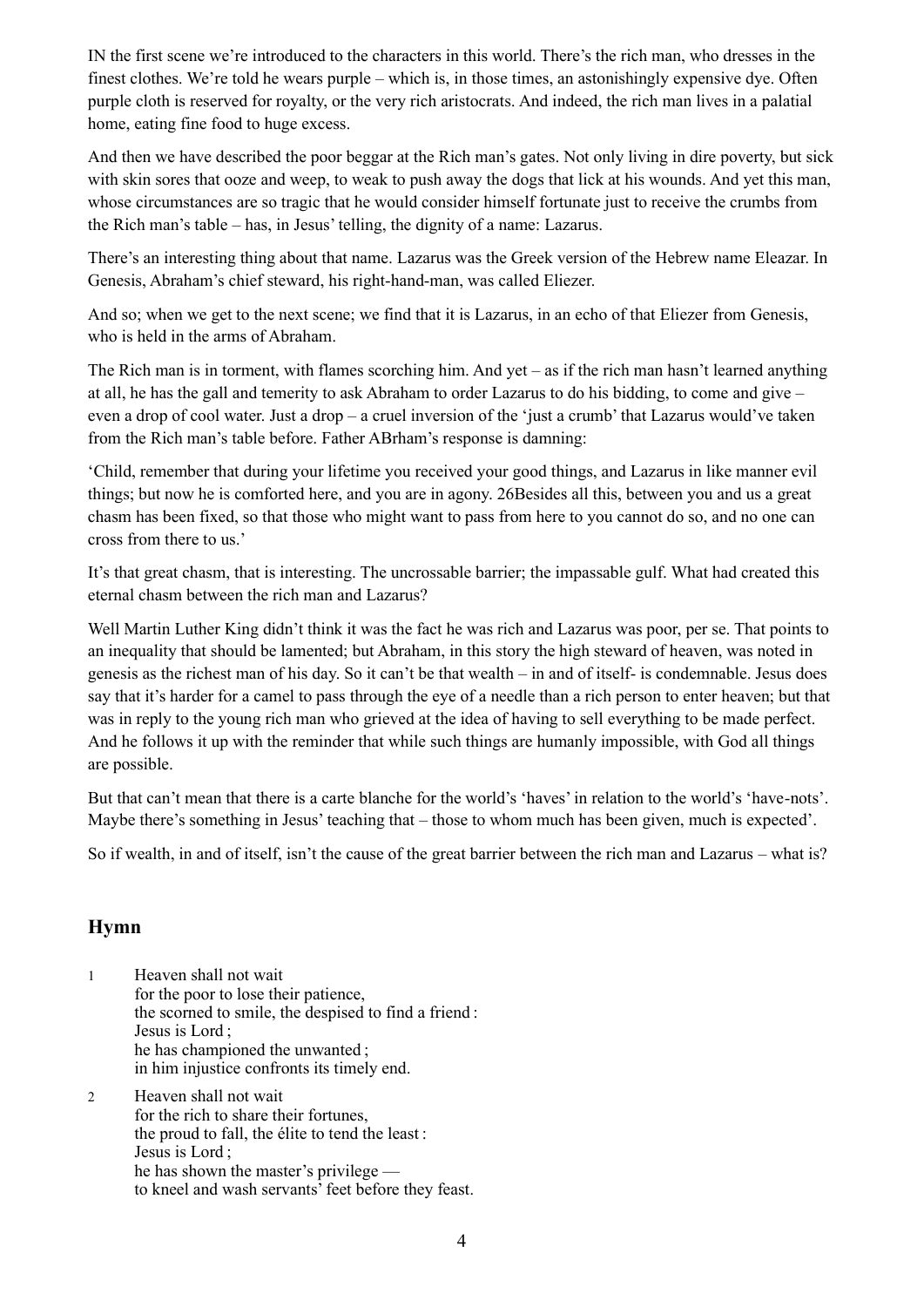- 3 Heaven shall not wait for the dawn of great ideas, thoughts of compassion divorced from cries of pain : Jesus is Lord ; he has married word and action ; his cross and company make his purpose plain.
- 4 Heaven shall not wait for triumphant Hallelujahs, when earth has passed and we reach another shore : Jesus is Lord in our present imperfection ; his power and love are for now; and then for evermore.

John L. Bell (*b.*1949) and Graham Maule (*b.*1958)

Reproduced from *CH4* CD-ROM edition, number **362** Words and Music: © Wild Goose Resource Grou

# **Reflection (2)**

If it's not the simple fact of being wealthy, then what is the sin of the rich man? Why has a great uncrossable chasm been set up between him and Lazarus.

We might suggest that this is the permanent and eternal version of a chasm that had existed in a temporary worldly sense before. The Rich man was rich; Lazarus was poor and sick. And the rich man's sin was to recognise the chasm between their circumstances, but not to challenge it. He saw the gulf that existed and he accepted unchallenged as the way the world just is and therefore should be.

And as we see, when we accept the injustices of the world as simple fact, or worse the way things should be, something terrible has happened.

The sin of unchallenged injustice is the sin of not seeing a fellow human as brother or sister, the rich man's sin is being concerned only with himself, his own wealth and consumption. It's the sin of losing capacity to sympathize. In Martin Luther King's words:

"The Rich Man's wealth had made him cold and calculating; it had blotted out the warmth of compassion. The Rich Man could look at men crushed by the battering rams of circumstance and not be moved. The Rich Man could watch hungry fellowmen smothering in the air-tight cage of poverty and not be moved. The Rich Man could watch his brothers being blown asunder by the chilly winds of adversity and not be moved. He saw men hungry and fed them not; he saw men sick and visited them not; he saw men naked and clothed them not. And so he was not fit for the Kingdom of God.

The Rich Man sin was not that he was cruel to Lazarus, but that he refused to bridge the gap of misfortune that existed between them. The Rich Man sin was not his wealth; his

wealth was his opportunity. His sin was his refusal to use his wealth to bridge the chasm between the extremes of superfluous, inordinate wealth and abject, deadening

poverty.

So when The Rich Man cries to Abraham to send him one drop of water at Lazarus' hands, Abraham replies: "There is a fixed chasm between you now." There was a time that The Rich Man could have bridged the chasm. He could have used the engineering power of love to build a bridge of compassion between him and Lazarus. But he refused.

Now the chasm is fixed. The chasm is now an impassable chasm. Time has run out. The tragic words, too late, must now be, marked across the history of The Rich Man' life."

…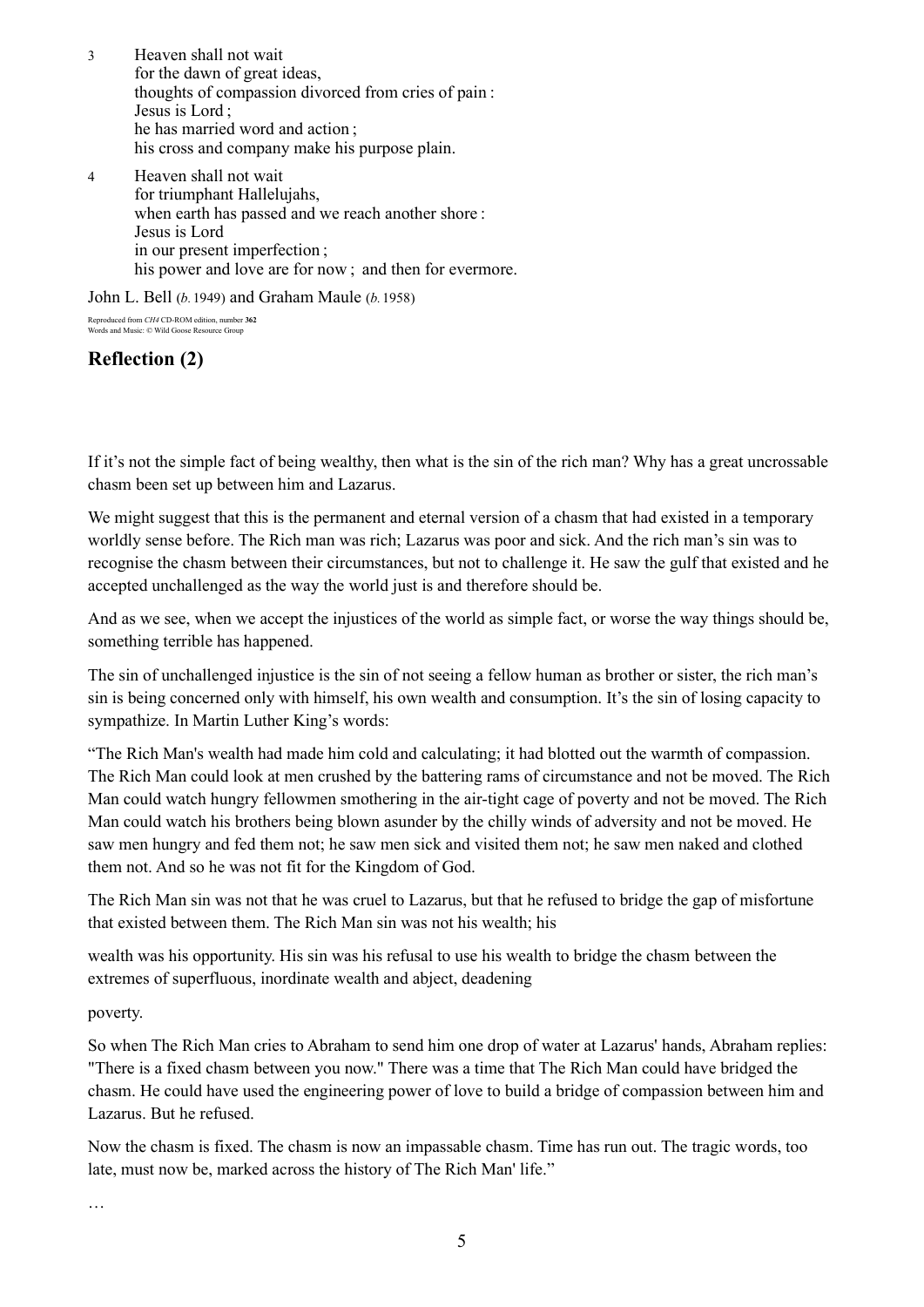There is, of course, another chasm. Another chasm which is impossible to bridge in human terms. But with God all things are possible.

And that is the chasm between God and humanity.

And the relationship between God's richness and our poverty of spirit stands in the starkest of contrasts to the relationship of the Rich Man and Lazarus.

The beauty of the Christian gospel is that God, the divine omnipotent Rich Man is not like the Rich Man of the parable. God is always seeking to bridge the gulf. God is not so selfish that God overlooks others. The Christian God is some static heavenly being, resting in eternal peace 'somewhere up there' but an ever loving God who in creation has moved out of God's-self to create and care for us. God does not think that the gulf that exists between Divine and human is a proper condition of life. So at the climax of the Christian gospel we find God in Christ bridging the gulf.

As we approach Easter, we approach the revelation of the triumph of God's bridge to overcome the chasm of sin, evil and death.

The story doesn't end here. It ends only as it is reproduced in our human lives. "As I loved you, so you must love on another." In other words, God is saying, "As I have

bridged the chasm between humanity and God, so bridge you the chasm between this person and that person. Each of us is a potential Rich Man, whether in material goods, in education, rich in community standing, rich in influence, rich in charm, rich in service. And if we don't see our richness in our own community, we are certainly rich in the global sense. At our gate stands some poor Lazarus who has been deprived of all of these. There is a chasm. But

the chasm can be bridged by love and compassion. Let us commit to bridging the chasm before it becomes too late.

CCLI Licence No. 649173

# **Hymn**

**1.** Show me how to stand for justice How to work for what is right How to challenge false assumptions How to walk within the light May I learn to share more freely In a world so full of greed Showing Your immense compassion By the life I choose to lead

**2.** Teach my heart to treasure mercy Whether given or received For my need has not diminished Since the day I first believed Let me seek no satisfaction Boasting of what I have done But rejoice that I am pardoned And accepted in Your Son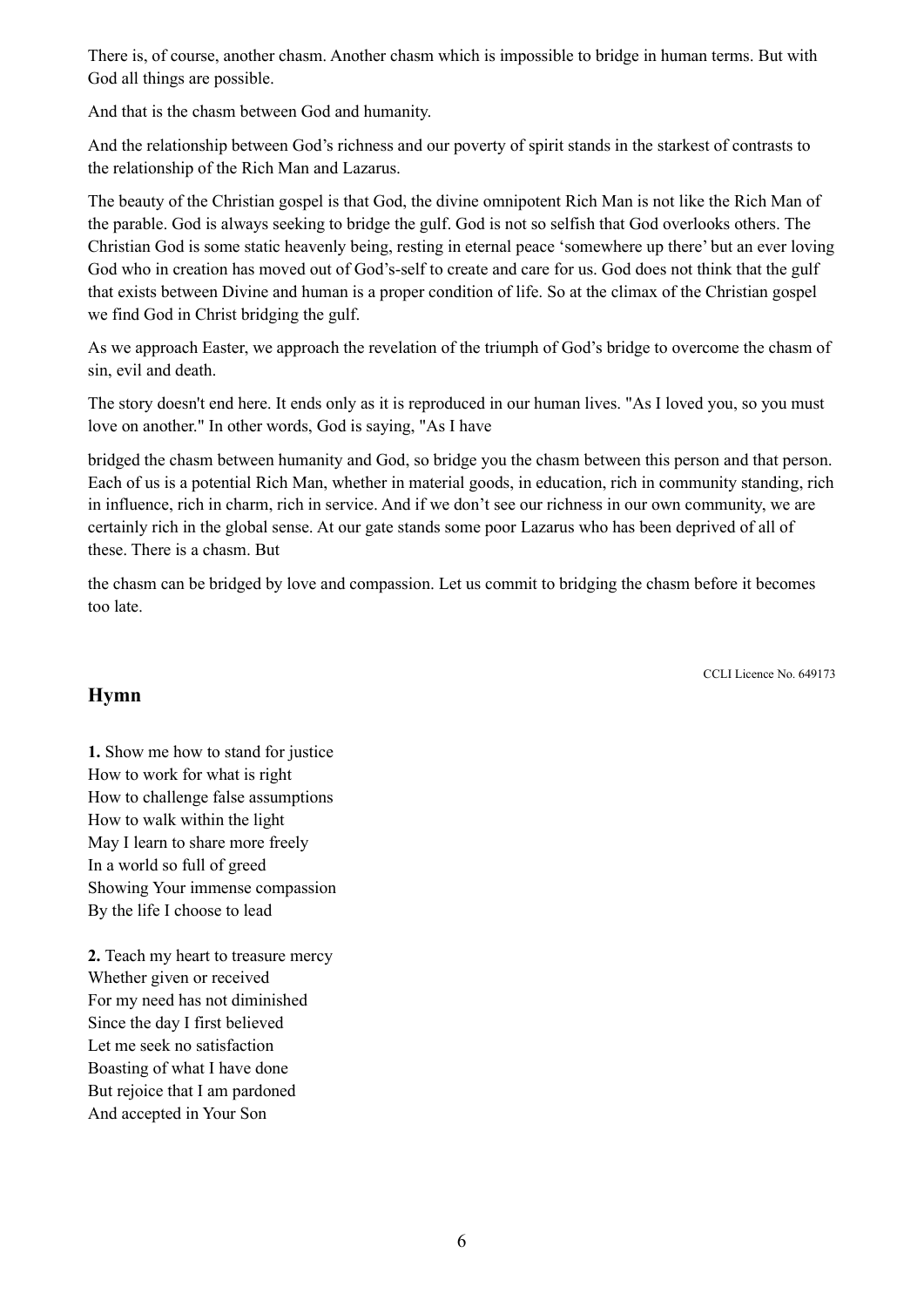**3.** Gladly I embrace a lifestyle Modelled on Your living word In humility submitting To the truth which I have heard Make me conscious of Your presence Every day in all I do By your Spirit's gracious prompting May I learn to walk with You

> CCLI Song # 3484230 Martin E. Leckebusch © Kevin Mayhew Ltd

CCLI Licence No. 649173

#### **Prayer**

God of all love and all creation,

As our heavenly parent, you offer unconditional eternal loves that breaks through all barriers. You will us to be with you in the end, just as you were with us in the beginning – the one who knit us together in our mother's wombs.

This Mothering Sunday, we take time to thank you for our origins and our creation: all those who have nurtured and cared for us along the way.

And we pray knowing that this is not an easy day for many.

So while we thank you – and thank you wholeheartedly, for loving mothers and loving children: and celebrate with those for whom today is a time of joy and connection and love, we remember the many others who struggle – for whatever reason.

We pray for those whose relationships with mothers has been one of strain or tension. We pray for children who have known abuse, children from whom motherly love has been withheld or warped.

We pray for those who never knew mothers. In Aberlour, we remember the many children who grew up in St Margaret's Orphanage – and commit to a society where nurturing love is offered to all.

We pray for Children – of all ages – who cling to memories of memories mothers now passed. May memories bring comfort, even as the act of remembering is tinged with grief.

We pray for Mothers for whom today is twinged with pain or sorrow.

We pray for Mothers whose children are now in your heavenly care – and we name the pain and grief of women who have experienced miscarriage, still birth, infant death. Where stigma or social pressure prevents honest and healing conversations about the realities of child-death; God give light, care, and healing.

This weekend, God, we mark 25 years since the killing of 16 young children and their teacher in a school gym in Dunblane. The reverberations of shock, grief and outrage continue to resonate throughout our nation and beyond. At the centre of it all are families whose lives and hearts were torn by senseless violence. Be with all those whose memories of that day are carried as scars of the time when nothing would ever be the same again.

We pray for Mothers estranged from their children. Where there is unfulfilled desire for a closer relationship. Where a phonecall, or scrap of news would be a welcome crumb of comfort. God who builds bridges, give reconciliation.